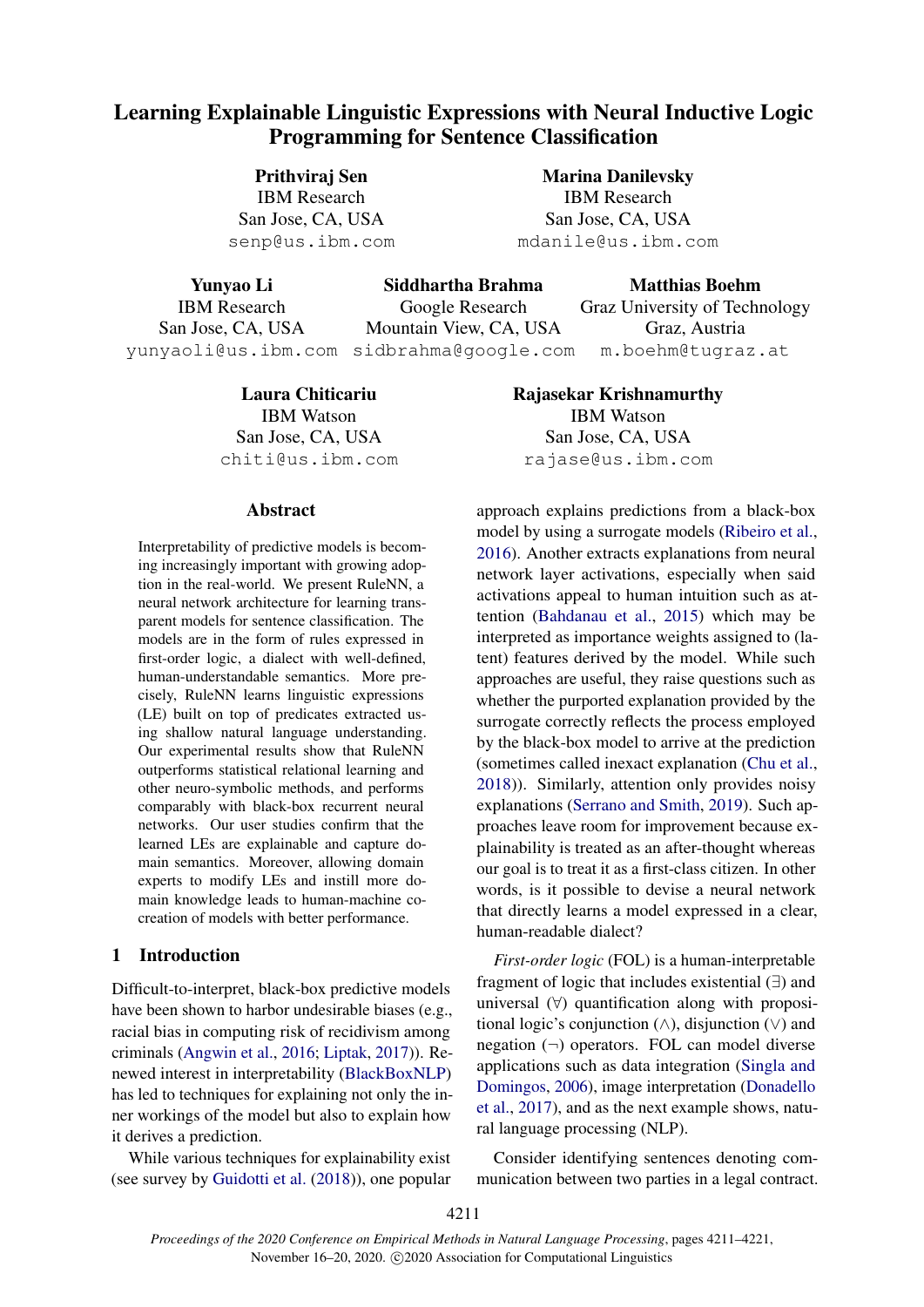<span id="page-1-0"></span>

Figure 1: Legal contract sentence and an LE for label communication (syntax simplified for brevity).

Figure [1](#page-1-0) shows such a sentence along with linguistic abstractions in PropBank notation [\(Palmer](#page-10-4) [et al.,](#page-10-4) [2005\)](#page-10-4) extracted using shallow semantic parsing. It consists of two actions, transmit.01 and register.02, with arguments A0, A1 and Argm. Figure [1](#page-1-0) also shows an FOL rule that assigns label communication by evaluating linguistic clues. We refer to such rules as linguistic expressions (LE). More precisely, the LE in the figure assigns communication if: action belongs to the sentence, surface form of the action belongs to a dictionary containing "inform" and "transmit", and its A1 argument matches a dictionary containing "notice". Not only does the LE's conditions evaluate to true on the sentence example, but attribution, i.e., which parts of the sentence led to the prediction is also clear: transmit.01, rather than register.02, leads to the predicted label because the surface form corresponding to transmit.01's action and its A1 argument is "transmit" and "notice", respectively. This allows domain experts to verify the LE's semantics and explain predictions without encountering aforementioned complications due to the use of surrogate models, for instance.

FOL rules may be learned using inductive logic programming (ILP) [\(Muggleton,](#page-10-5) [1996\)](#page-10-5), statistical relational learning (StarAI) [\(Getoor and Taskar,](#page-9-6) [2007\)](#page-9-6) or neuro-symbolic AI [\(Evans and Grefen](#page-9-7)[stette,](#page-9-7) [2018\)](#page-9-7). None of these however, target NLP. FOL rules consist of predicates which are Boolean functions that specify conditions for the rule to hold, e.g., Contains and dictionary-match conditions in Figure [1.](#page-1-0) Thus, we need to: 1) learn discriminative predicates, 2) combine them into LEs, and 3) learn multiple LEs in case one is insufficient. Figure [2](#page-1-1) summarizes our approach. We leverage natural language understanding (NLU) to generate well defined, human-interpretable predicates. Our main contribution is RuleNN, a neural

<span id="page-1-1"></span>

Figure 2: Pictorial depiction of our approach.

network (NN) comprising *predicate generation* (PGM) and *clause generation* (CGM) modules for learning and combining discriminative predicates to form LEs. By adding more modules, RuleNN can learn multiple LEs jointly. We also show how to extract LEs expressed in crisp FOL from RuleNN post-hoc that may, in turn, be handed to domain experts for verification and even modification, to instill further domain expertise going beyond the available training data.

By evaluating on two real-world sentence classification datasets and comparing against a host of baselines, we show that LEs learned by RuleNN lead to large gains in terms of area under the precision-recall curve (AUC-PR). Averaging across labels, RuleNN's AUC-PR is  $6.8 \times$ ,  $7.6 \times$ ,  $1.5\times$  that of ILP, StarAI, other neuro-symbolic AI approaches, respectively. We also compare against black-box methods that are far less explainable. In particular, we show that RuleNN's LEs are comparable to bi-directional LSTMs [\(Hochreiter and](#page-9-8) [Schmidhuber,](#page-9-8) [1997\)](#page-9-8) with GloVE embeddings [\(Pen](#page-10-6)[nington et al.,](#page-10-6) [2014\)](#page-10-6). A user study with 4 domain experts confirms that RuleNN's LEs are interpretable, capture domain semantics and are conducive to human-machine model co-creation. We make the following contributions:

- Propose LEs for explainable NLP constructed using predicates from NLU.
- Propose RuleNN, a modular NN for learning multiple LEs. Given predicates, RuleNN can learn rules for any application, not just NLP.
- Compare with ILP, StarAI, neuro-symbolic AI and LSTMs on real sentence classification data.
- Evaluate explainability of LEs via a user study.
- Illustrate human-machine co-creation by showing how humans interact with explainable LEs.

### <span id="page-1-2"></span>2 Related Work

Inductive logic programming (ILP) [\(Muggleton,](#page-10-5) [1996\)](#page-10-5) learns rules that perfectly entail the positive examples and reject all negatives. Top-down ILP systems [\(Muggleton et al.,](#page-10-7) [2008;](#page-10-7) [Corapi et al.,](#page-9-9) [2010;](#page-9-9) [Cropper and Muggleton,](#page-9-10) [2015\)](#page-9-10) in particular,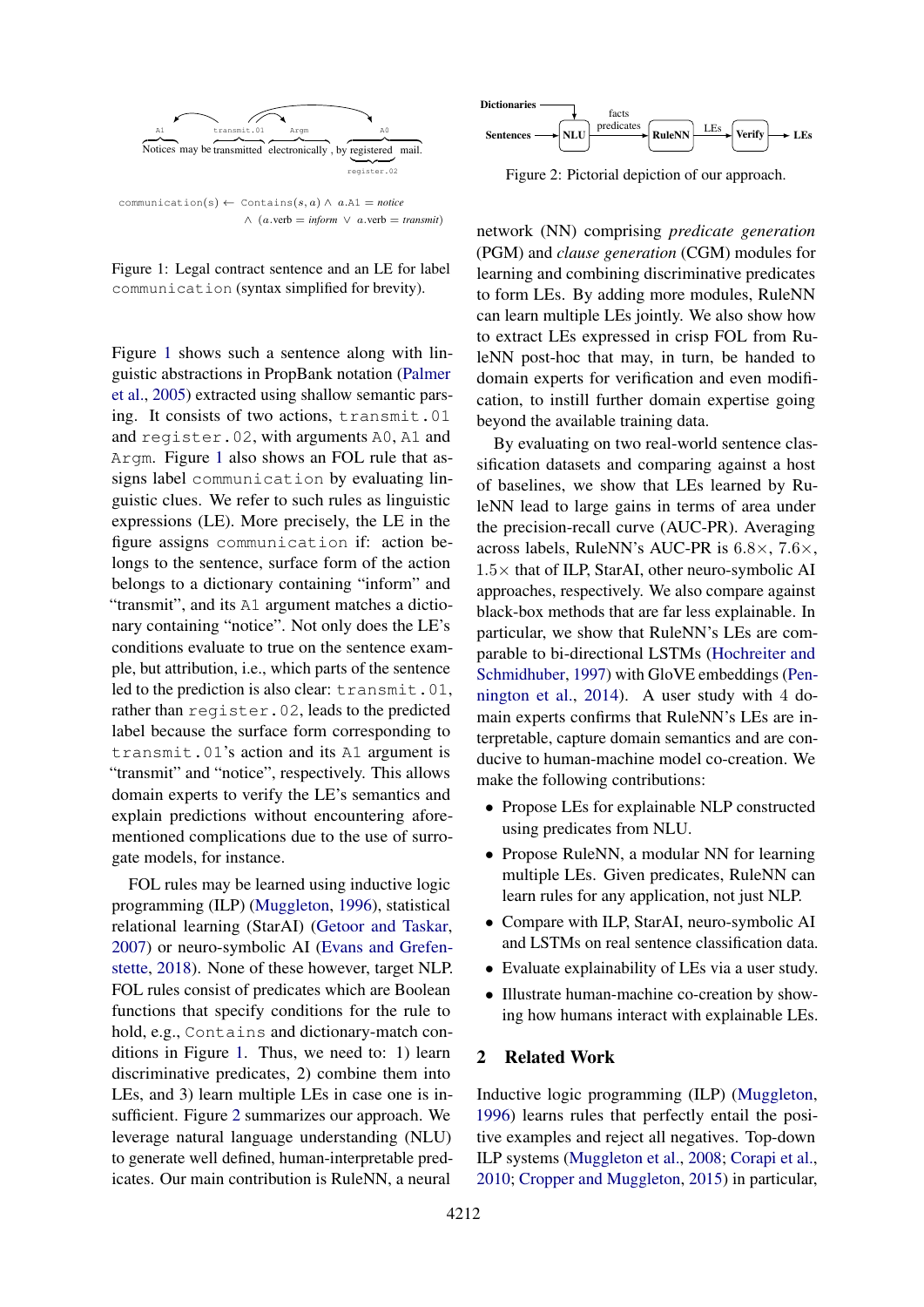generate rules before testing them on data. Since a 0-error rule may not exist, noise-tolerant ILP [\(Mug](#page-10-8)[gleton et al.,](#page-10-8) [2018\)](#page-10-8) learns rules that minimize error which is more suited for noisy real-world scenarios. We compare RuleNN against top-down and noisetolerant ILP in Section [5.](#page-5-0)

Markov logic network (MLN) [\(Richardson and](#page-10-9) [Domingos,](#page-10-9) [2006\)](#page-10-9), a member of statistical relational learning (StarAI) [\(Getoor and Taskar,](#page-9-6) [2007\)](#page-9-6), comprises weighted rules to extend Markov random fields [\(Pearl,](#page-10-10) [1988\)](#page-10-10) to the first-order setting. A long line of work exploring various techniques culminated in the LSM heuristic [\(Kok and Domingos,](#page-9-11) [2010\)](#page-9-11) that learns MLN rules before estimating parameters. Since such a stepwise approach can be computationally expensive, BoostSRL [\(Khot et al.,](#page-9-12) [2011\)](#page-9-12) jointly learns rules and parameters by approximating the gradient using functional gradient boosting [\(Friedman,](#page-9-13) [2001\)](#page-9-13). RuleNN replaces logical operations with differentiable functions, thus learning LEs end-to-end without approximations. Section [5](#page-5-0) reports results of LSM and BoostSRL.

Neuro-symbolic AI employs neural networks for rule induction [\(Yang et al.,](#page-10-11) [2017;](#page-10-11) [Evans and](#page-9-7) [Grefenstette,](#page-9-7) [2018;](#page-9-7) [Dong et al.,](#page-9-14) [2019\)](#page-9-14). To the best of our knowledge however, none of these address NLP tasks such as sentence classification. NeuralLP [\(Yang et al.,](#page-10-11) [2017\)](#page-10-11) for instance, learns restricted chain rules to predict links in knowledge graphs. ∂ILP [\(Evans and Grefenstette,](#page-9-7) [2018\)](#page-9-7) learns recursion by materializing all possible logic programs thus incurring exponential complexity. Neural Logic Machines [\(Dong et al.,](#page-9-14) [2019\)](#page-9-14) translate FOL to tensor operations and multi-layer perceptrons thus precluding extraction of FOL rules. In contrast, we learn LEs for NLP by constructing predicates from NLU, RuleNN's complexity is proportional to the number of rules, and we also extract FOL rules once training has converged. Other combinations of FOL and neural networks include [Kazemi and Poole](#page-9-15) [\(2018\)](#page-9-15); [Sourek et al.](#page-10-12) [\(2018\)](#page-10-12); [Donadello et al.](#page-9-5) [\(2017\)](#page-9-5); [Gupta et al.](#page-9-16) [\(2020\)](#page-9-16) and neural theorem provers (Rocktäschel and [Riedel,](#page-10-13) [2017\)](#page-10-13), which convert user-specified rules into neural networks. In particular, neural module networks [\(Gupta et al.,](#page-9-16) [2020\)](#page-9-16) convert compositional questions into modules in a neural network with the goal being to learn all parameters jointly. In contrast to RuleNN, none of these directly learn rules from labeled data.

Recall that in Figure [1,](#page-1-0) the sentence comprises

actions and we evaluate the LE on each action. This is in fact multiple instance learning (MIL) [\(Diet](#page-9-17)[terich et al.,](#page-9-17) [1997;](#page-9-17) [Amores,](#page-9-18) [2013\)](#page-9-18) where one instance (e.g., sentence) contains a set of instances (e.g., actions) and is strictly more general than independent and identically distributed (IID) classification. Previous use of MIL includes aspectbased sentiment analysis [\(Pappas and Popescu-](#page-10-14)[Belis,](#page-10-14) [2014\)](#page-10-14). In Section [5,](#page-5-0) we compare RuleNN against MIL classifiers including MIRI [\(Bjerring](#page-9-19) [and Frank,](#page-9-19) [2011\)](#page-9-19), a MIL rule-learner, and MITI [\(Blockeel et al.,](#page-9-20) [2005\)](#page-9-20), a MIL decision tree learner.

# <span id="page-2-2"></span>3 Constructing Predicates based on Natural Language Understanding

In this section, we describe how to define human interpretable predicates by leveraging semantic role labeling (SRL) [\(Jurafsky and Martin,](#page-9-21) [2014\)](#page-9-21) and syntactic parsing. In Section [4,](#page-4-0) we show how to learn discriminative LEs on top of such predicates.

# 3.1 From Linguistic Features to Predicates

We begin by introducing first-order logic constructs such as logical predicates, constants and facts before applying them to the NLP domain. We ground all definitions via examples subsequently.

<span id="page-2-1"></span>Definition 3.1 (Logical Predicate). *A* predicate *is a Boolean-valued function returning true (*1*) or false (*0*). Formally, let* x *denote a logical variable that takes values from domain of constants* Dom*. Then*  $Pred(x_1, \ldots, x_n)$  *denotes an n-ary* predicate *where*  $x_i$  *is either a logical variable or constant*  $\in$  *Dom.* 

 $Pred(x_1, \ldots, x_n)$  denotes a *ground atom* that evaluates to either true or false if  $x_i$  denotes a constant,  $\forall i = 1, \dots n$ . A *fact* is an atom that holds true.

Given our interest in sentence classification, we will be dealing with logical constants corresponding to sentences and actions extracted from them. We describe two ways to generate predicates for NLP, the first of which uses SRL arguments and dictionaries.

<span id="page-2-0"></span>Definition 3.2 (SRL Predicate). *Given SRL argument* SemAttr *and dictionary* h*, predicate* SemAttrMatchesh(a) *is true if* h *contains action* a*'s surface form corresponding to* SemAttr*.*

Let  $h = \{w_1, \ldots w_d\}$  denote a dictionary of semantically related words (or phrases) such that  $w_i \in \mathcal{V}, \ \forall i = 1, \dots d$ , where  $\mathcal V$  denotes the vocabulary. Also, let  $H$  denote a set of dictionaries such that  $\forall h \in \mathcal{H} : h \subseteq \mathcal{V}$  and let *SemAttr* denote an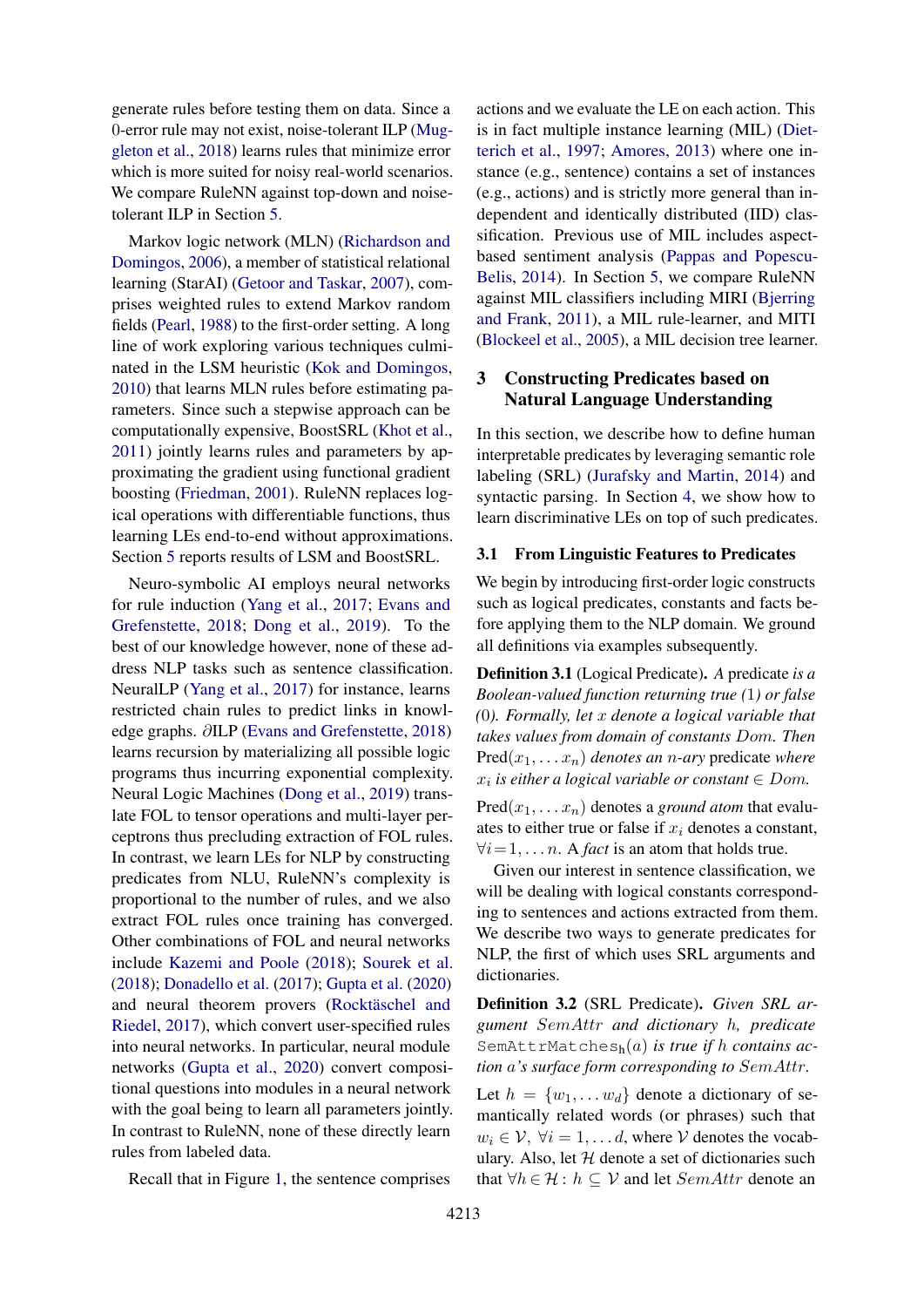<span id="page-3-2"></span>

Figure 3: Generating (c) facts and predicates from (a) shallow semantic parsing and (b) dictionaries.

argument for an action extracted using SRL. Using Definition [3.2,](#page-2-0) one can define one predicate<sup>[1](#page-3-0)</sup> per SRL argument per dictionary  $h \in \mathcal{H}$ .

<span id="page-3-1"></span>Definition 3.3 (Syntactic Predicate). *Given syntactic argument*  $SynAttr$  *and*  $v \in Dom(SynAttr)$ *, predicate*  $IsSynAttr_v(a)$  *holds true if action a's value of* SynAttr *is* v*.*

The second type of predicate we propose is derived from syntactic arguments of actions such as tense and voice. Let  $SynAttr$  denote such an argument whose domain is denoted by  $Dom(SynAttr)$  (e.g.,  $Dom(voice) = {active, passive}$ ). Definition [3.3](#page-3-1) then allows creation of one predicate per domain value v per syntactic argument.

The main construct in FOL is a rule or *clause*:

$$
R: c \leftarrow b_1, b_2, \ldots b_n
$$

where R is an identifier,  $b_1, \ldots, b_n$  denote predicates in its *body* and c denotes the *head* predicate. *If* the body is true *then* the head is also true, which in the context of classification, will be the label predicate  $\ell(x)$  which in turn, if true, implies that the instance denoted by  $x$  is to be assigned the label. In short, we treat clauses as binary classifiers. For multiple labels, we utilize distinct label predicates and learn distinct clauses.

<span id="page-3-3"></span>Definition 3.4 (Linguistic Expression or LE). *A clause defined over logical variables representing sentence* s *and action* a*, includes a distinguished binary predicate* Contains*(s,a) which is true if* a *belongs to* s*, and whose body contains SRL and/or syntactic predicates (see Definitions [3.2](#page-2-0) and [3.3\)](#page-3-1).*

Figure [3](#page-3-2) (a) shows actions and their arguments extracted from the example in Figure [1](#page-1-0) expressed in PropBank annotation schema [\(Palmer et al.,](#page-10-4) [2005\)](#page-10-4). One such action is transmit.01, whose SRL arguments include *notice* (A1, the target of the action), *electronically* (ARGM, how the action is performed.) and *registered mail* (A0, the agent

<span id="page-3-4"></span>

Figure 4: Example predicate matrix where rows and columns denote actions and predicates, respectively.

of the action). We use shorthand  $a. SemAttr$  to refer to action a's surface form associated with SemAttr. Figure [3](#page-3-2) (b) and (c) show two dictionaries and the facts generated using these, respectively. Dict1 contains three tokens, one of which matches the surface form of transmit.01, i.e. transmit.01.verb = *transmit*. This leads to the fact MatchesDict(Dict1, transmit.01.verb) which is syntactic sugar for the SRL predicate produced with SemAttr verb and dictionary Dict1 in accordance with Definition [3.2.](#page-2-0) Similarly,  $transmit .01.A1 =$ *notice* and dictionary Dict2 leads to another fact MatchesDict(Dict2, transmit.01.A1).

## 3.2 Problem Formulation

Definition [3.4](#page-3-3) states that an LE contains two kinds of logical variables and Contains is the only predicate defined on sentence s (neither Definition [3.2](#page-2-0) nor [3.3](#page-3-1) introduce a predicate over s). This implies that we need to predict sentence labels based on the facts defined over actions. Indeed, the LE's body in Figure [1](#page-1-0) contains free variable  $a$  not appearing in the head and under standard existential semantics this implies that the head is true only if there exists an a which satisfies the body.

Let  $\mathcal{D} = \{(x_1, y_1), \dots, (x_n, y_n)\}\$  denote a binary class, labeled sample where  $x_i$  is a constant denoting an instance to be classified (in our case, sentences) with label  $y_i \in \{0, 1\}$ . Let  $\mathcal{R}_i$  denote  $x_i$ 's constituents (in our case, the set of actions from  $x_i$ ). Also, let  $\mathcal{P} = \{Pred_1, \dots Pred_N \}$  denote unary predicates defined using Definitions [3.2](#page-2-0) and [3.3.](#page-3-1) Since all predicates are unary, we can represent all facts associated with  $x_i$  using a *predicate* 

<span id="page-3-0"></span><sup>&</sup>lt;sup>1</sup>"Predicate" refers to the logical kind used to build LEs, not to be confused with SRL's predicate-argument structure.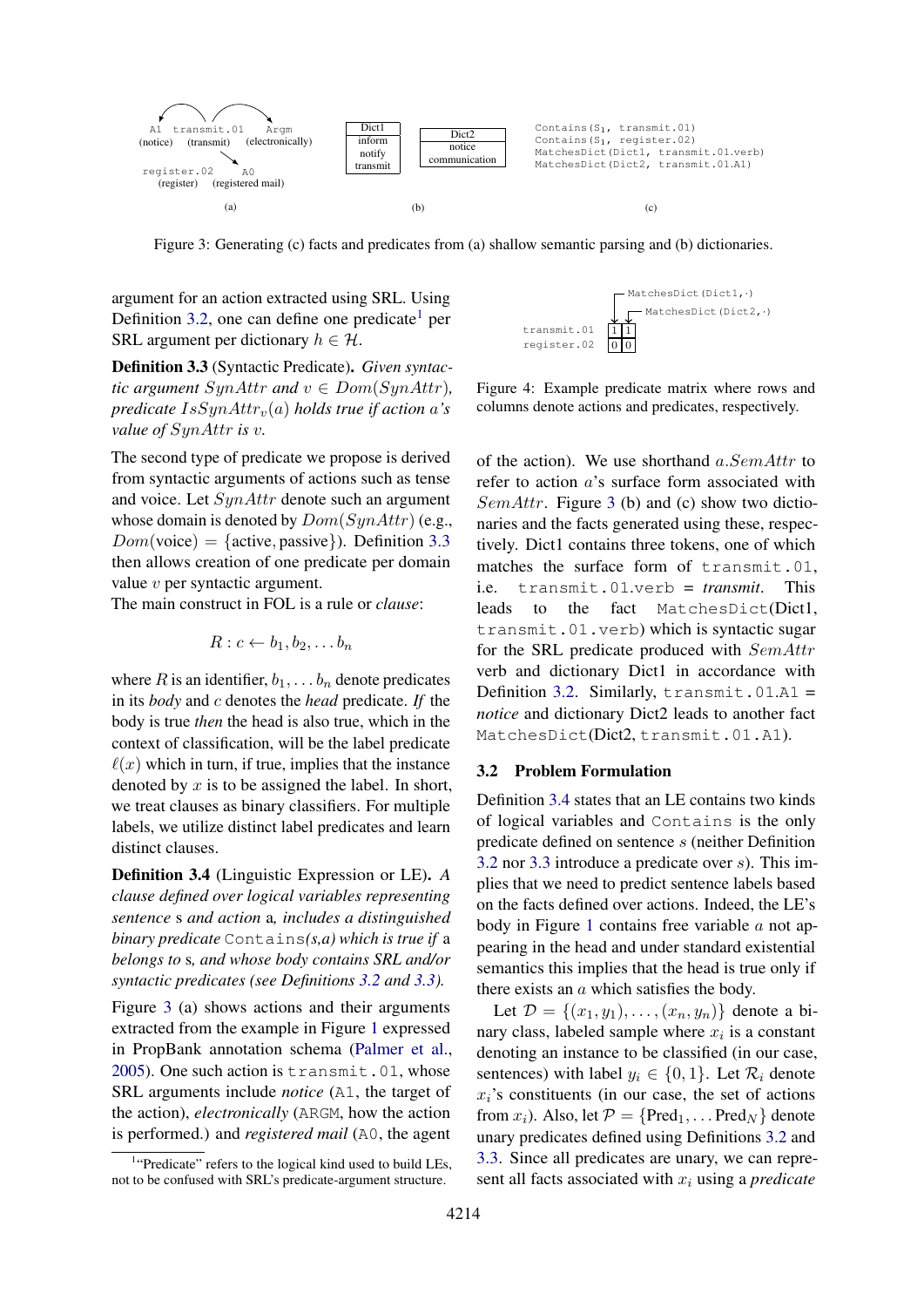<span id="page-4-1"></span>
$$
(0,0,1) \equiv P_3 \qquad \qquad \zeta
$$
\n
$$
(1/2,0,1/2) \equiv \frac{1}{2}P_1 + \frac{1}{2}P_3 \qquad \qquad \zeta
$$
\n
$$
(1,0,0) \equiv P_1 \qquad \qquad \zeta
$$
\n
$$
(1,0,0) \equiv P_2 \qquad \qquad \zeta
$$
\n
$$
\zeta
$$
\n
$$
\zeta
$$
\n
$$
(0,1/2,1/2) \equiv \frac{1}{2}P_2 + \frac{1}{2}P_3
$$
\n
$$
(0,1,0) \equiv P_2 \qquad \qquad \zeta
$$
\n
$$
\zeta
$$
\n
$$
\zeta
$$
\n
$$
\zeta
$$
\n
$$
\zeta
$$
\n
$$
\zeta
$$
\n
$$
\zeta
$$
\n
$$
\zeta
$$
\n
$$
\zeta
$$
\n
$$
\zeta
$$
\n
$$
\zeta
$$
\n
$$
\zeta
$$
\n
$$
\zeta
$$
\n
$$
\zeta
$$
\n
$$
\zeta
$$
\n
$$
\zeta
$$
\n
$$
\zeta
$$
\n
$$
\zeta
$$
\n
$$
\zeta
$$
\n
$$
\zeta
$$
\n
$$
\zeta
$$
\n
$$
\zeta
$$
\n
$$
\zeta
$$
\n
$$
\zeta
$$
\n
$$
\zeta
$$
\n
$$
\zeta
$$
\n
$$
\zeta
$$
\n
$$
\zeta
$$
\n
$$
\zeta
$$
\n
$$
\zeta
$$
\n
$$
\zeta
$$
\n
$$
\zeta
$$
\n
$$
\zeta
$$
\n
$$
\zeta
$$
\n
$$
\zeta
$$
\n
$$
\zeta
$$
\n
$$
\zeta
$$
\n
$$
\zeta
$$
\n
$$
\zeta
$$
\n
$$
\zeta
$$
\n
$$
\zeta
$$
\n
$$
\zeta
$$
\n
$$
\zeta
$$
\n
$$
\zeta
$$
\n
$$
\zeta
$$

Figure 5: Convex hull of  $\{P_1, P_2, P_3\}$ . Highlighted points (in blue) denote specific predicate combinations.

*matrix*  $M \in \{0,1\}^{|\mathcal{R}_i| \times |\mathcal{P}|}$  such that  $M_{kj} = 1$  if  $Pred<sub>i</sub>(a)$  is true and 0 otherwise, where a denotes the  $k^{\text{th}}$  action in  $\mathcal{R}_i$ . Figure [4](#page-3-4) shows an example of a predicate matrix. Our task is to learn (possibly, multiple) LEs that capture  $x_i$ 's label  $y_i$ .

# <span id="page-4-0"></span>4 RuleNN: Learning Linguistic Expressions with Neural Networks

We now present RuleNN, a neural network for learning LEs from labeled data. Since LEs are discrete objects, we first present a parameterized predicate that is defined in terms of learnable parameters. Subsequently, we introduce predicate and clause generation modules. By adding more of these modules, the architecture scales to facilitate learning of multiple, longer LEs.

# 4.1 Parameterized Predicate and Predicate Generation Module

Parameterized predicate (PP) expresses a linear (more precisely, convex) combination of predicates from  $P$ . Consider  $P$ 's convex hull which is the smallest convex set containing all its predicates. Since  $P(a) \in \{0, 1\}$ ,  $\forall P \in \mathcal{P}$  (Definition [3.1\)](#page-2-1), any point in the convex hull may be expressed as:

$$
\text{PP}_{\mathcal{P}}(a; \alpha) = \sum_{P_i \in \mathcal{P}} \alpha_i P_i(a), \ \forall a \in R_i, \ x_i \in \mathcal{D}
$$
\n
$$
\text{such that } \sum_i \alpha_i = 1, \ \alpha_i \ge 0 \ \forall i = 1, \dots |\mathcal{P}|
$$

Given  $\boldsymbol{\alpha} = [\alpha_1, \dots \alpha_{|\mathcal{P}|}]^\top$ , *parameterized predicate*  $PP_{\mathcal{P}}(a; \alpha)$  returns a distinct predicate combination of  $P$ . In particular, when  $\alpha$  is a one-hot encoding  $PP_{\mathcal{D}}(a; \alpha)$  results in a distinct predicate in  $P$  which corresponds to a corner of the convex hull. In fact, the hull spans a  $(|P|-1)$ -simplex. Figure [5](#page-4-1) shows the convex hull of 3 predicates that forms a 2-simplex or triangle and points in blue highlight salient predicate combinations.

Given an update scheme, e.g. backpropagation,  $PP_{\mathcal{P}}(a; \alpha)$  can switch from one predicate (combi-

<span id="page-4-2"></span>

Figure 6: (a) Predicate Generation Module. (b) Conjunction using Hadamard product.

nation) to another by updating  $\alpha$ . Thus, PPs enable learning LEs via gradient-based optimization. Figure [6](#page-4-2) (a) depicts PP as a combination of layers or a *predicate generation module* (PGM). To enforce the non-negativity and summation constraints, we derive  $\alpha$  (shown in blue) from auxiliary variables  $\gamma \, \in \, \mathbb{R}^{|\mathcal{P}|}$  (shown in green) using the softmax transform [\(Srivastava and Sutton,](#page-10-15) [2017\)](#page-10-15):

$$
\alpha_i = \frac{e^{\gamma_i}}{\sum_{j=1}^{|\mathcal{P}|} e^{\gamma_j}}, \ \forall i = 1, \dots |\mathcal{P}|
$$

 $PP_{\mathcal{P}}(a; \alpha)$  (vector in red in Figure [6](#page-4-2) (a)) is then given by the matrix-vector product  $M\alpha$  where M denotes the predicate matrix of some  $x_i \in \mathcal{D}$ .

# 4.2 Clause Generation Module

Figure [1'](#page-1-0)s LE is a conjunction of two SRL predicates; such combinations can be learned by combining multiple PGMs into a *clause generation module* (CGM). Let m denote the number of predicates in an LE. Following other works [\(Yang et al.,](#page-10-11) [2017;](#page-10-11) [Sourek et al.,](#page-10-12) [2018\)](#page-10-12), CGMs replace nondifferentiable logical conjunction with a smooth *t*norm operator [\(Esteva and Godo,](#page-9-22) [2001\)](#page-9-22). While various t-norms exist, product t-norm leads to better results [\(Evans and Grefenstette,](#page-9-7) [2018\)](#page-9-7). Note that, RuleNN's architecture does not rely on product tnorm and may easily switch to another t-norm if desired. Product *t*-norm of  $PP_{\mathcal{P}}^1(a; \alpha_1)$ ,  $PP_{\mathcal{P}}^2(a; \alpha_2)$ is given by Hadamard product or element-wise multiplication  $PP_{\mathcal{P}}^1(a; \alpha_1) \otimes PP_{\mathcal{P}}^2(a; \alpha_2), \forall a \in \mathcal{R}_i$ ,  $\forall x_i \in \mathcal{D}$  (see Figure [6](#page-4-2) (b)).

#### 4.3 RuleNN Architecture

Let  $k$  denote the desired number of LEs to learn. Figure [7](#page-5-1) depicts RuleNN consisting of k CGMs shown in solid boxes (corresponding to k LEs), consisting of m PGMs per CGM shown in dashed boxes (corresponding to m predicates within each LE). Our motivation for learning multiple LEs is because a single rule may not result in high precision *and* high recall due to the precision-recall trade-off. Thus, learning a disjunction of more than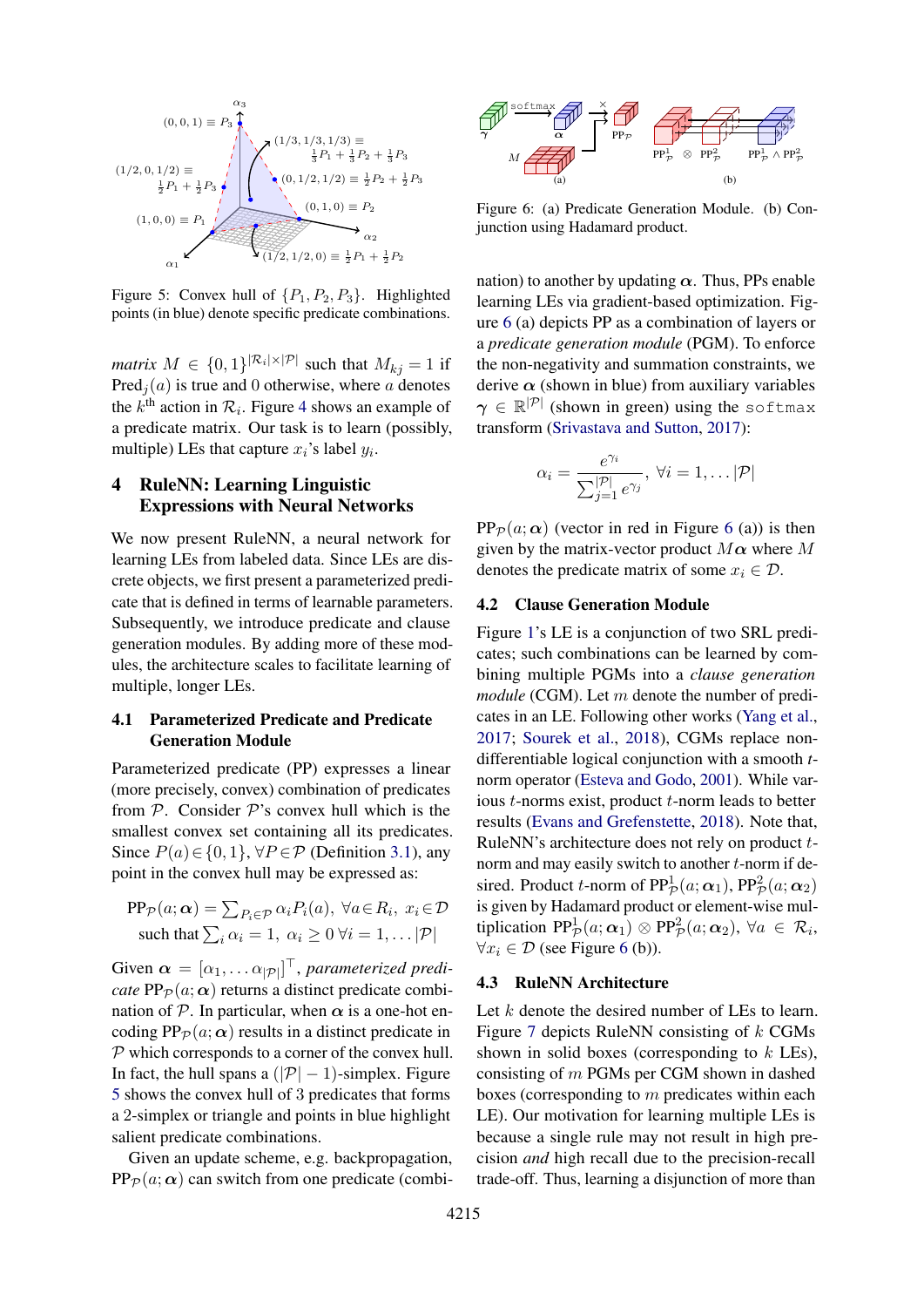<span id="page-5-1"></span>

Figure 7: RuleNN for learning  $k$  m-length clauses.

<span id="page-5-2"></span>

| Name                            | Global/Local   | Description                                          |
|---------------------------------|----------------|------------------------------------------------------|
| M<br>$\cal R$                   | Local<br>Local | Predicate matrix for instance<br>Actions in instance |
| $PP^{\jmath}_i$                 | Local          | Responses for actions belonging to instance          |
| $\alpha_{i}^{j} \gamma_{i}^{j}$ | Global         | Attention weights defining a learned predicate       |
|                                 | Global         | Log attention weights for learned predicate          |
|                                 | Global         | Number of LEs (hyperparameter)                       |
| m                               | Global         | Length of LEs (hyperparameter)                       |

Table 1: Notation with description

one LE, i.e., the label is assigned if any LE holds true for the sentence, can lead to improved results.

In detail, the bottom left of Figure [7](#page-5-1) shows a predicate matrix M for some  $x \in \mathcal{D}$  whose constituent actions are given by  $R$ . To model conjunction,  $j^{\text{th}}$  CGM's output is computed by element-wise multiplying  $|R|$ -dimensional vectors  $PP_1^j, \ldots PP_m^j$  produced by corresponding PGMs, where (superscript) subscript denote index of (CGM) PGM. Given outputs of the CGMs, 2 operations remain: 1) existential over actions following the semantics of the LE, and 2) disjunction over all LEs. We treat existential as a disjunction-like operator. Since logical disjunction is also not differentiable, neuro-symbolic AI replaces it with a t-conorm such as max [\(Dong et al.,](#page-9-14) [2019\)](#page-9-14) whose (sub)gradient is available. The (scalar) max across all CGM outputs models both the existential and disjunction to return a score for  $x$  that may be compared to its label  $y$  in  $D$  via a loss function. Table [1](#page-5-2) describes our notation for easy reference.

### 4.4 Further Optimizations and LE Retrieval

While RuleNN supports learning m PPs per CGM, if  $\exists i \neq i'$  such that  $\alpha_i^j = \alpha_i^j$  $j_i^j$ , then  $j^{\text{th}}$  CGM consists of  $\lt m$  distinct PPs. Effectively, RuleNN

| <b>input</b> : Learned $\alpha_1, \ldots, \alpha_m$ and training data $\mathcal{D}$ .<br>output: List of LEs.                                                                                                                                                                                                                                        |
|------------------------------------------------------------------------------------------------------------------------------------------------------------------------------------------------------------------------------------------------------------------------------------------------------------------------------------------------------|
| 1 $S \leftarrow \{\}$ // Loop goes over $\binom{ \mathcal{P} }{m}$ combinations                                                                                                                                                                                                                                                                      |
| 2 while more predicate combinations exist do                                                                                                                                                                                                                                                                                                         |
| $(p_1, \ldots, p_m) \leftarrow$ get next predicate combination                                                                                                                                                                                                                                                                                       |
|                                                                                                                                                                                                                                                                                                                                                      |
| 3<br>$\left\{\n\begin{array}{c}\n(p_1, \ldots p_m) \leftarrow \text{get heat prctance count} \\ \text{if } \prod_{i=1}^m \alpha_{ip_i} > 0 \land \exists x \in \mathcal{D} \text{ such that } (p_1, \ldots p_m) \sim x \\ \vdots \\ \alpha \in \{1, 1, 1, \ldots, n_m\}\n\end{array}\n\right\}$<br>then $S \leftarrow S \cup \{(p_1, \ldots p_m)\}\$ |
| 5 return $S$                                                                                                                                                                                                                                                                                                                                         |

<span id="page-5-5"></span><span id="page-5-4"></span><span id="page-5-3"></span>

| TREC | Contracts |
|------|-----------|
| 5301 | 28174     |
| 497  | 1259      |
| 6    | 9         |
| 6996 | 105552    |
| 562  | 4850      |
| 1.3  | 3.75      |
|      |           |

|  | Table 2: Broad-level dataset statistics |  |  |
|--|-----------------------------------------|--|--|
|--|-----------------------------------------|--|--|

learns k LEs containing *up to* m PPs each. To handle class skew, i.e.,  $D$  consists of more negative than positive examples, we utilize negative sampling [\(Mikolov et al.,](#page-10-16) [2013\)](#page-10-16). We also apply dropout [\(Srivastava et al.,](#page-10-17) [2014\)](#page-10-17) just before maxpooling to zero-out outputs from randomly chosen CGMs. Once learning has converged, we can use Algorithm [1](#page-5-3) to retrieve LEs expressed in FOL. Given  $\alpha_1, \ldots \alpha_m$  learned from a single CGM, Algorithm [1](#page-5-3) considers each m-combination of predicates from  $P$  and returns it as an LE if (Line [4\)](#page-5-4): 1) its associated weight (product of corresponding numbers in  $\alpha_i$ ,  $\forall i = 1, \dots m$  is non-zero, and 2) it evaluates to true on some instance in  $D$ . When learning k CGMs, we invoke Algorithm [1](#page-5-3) once per CGM and union the LEs. Algorithm [1'](#page-5-3)s complexity is exponential in  $m$  but it is efficient for short LEs which makes sense since longer LEs are hard to interpret. In practice, post-hoc retrieval results in a few hundred LEs (Section [5](#page-5-0) discusses how to navigate such a set of LEs).

# <span id="page-5-0"></span>5 Experiments

Datasets: We experiment with two datasets: TREC [\(Li and Roth,](#page-10-18) [2002\)](#page-10-18) comprising questions, and the real-world Contracts data (proprietary) comprising sentences from legal contracts among enterprises. Contracts calls for out-of-domain generalization since its training set involves contracts with IBM as first party while the test set includes more diverse companies. Table [2](#page-5-5) provides broad-level statistics. Sentences in Contracts may be labeled with 0, 1 or more labels (multi-label classification), so we treat each label as a binary class labeling task. Table [3](#page-6-0)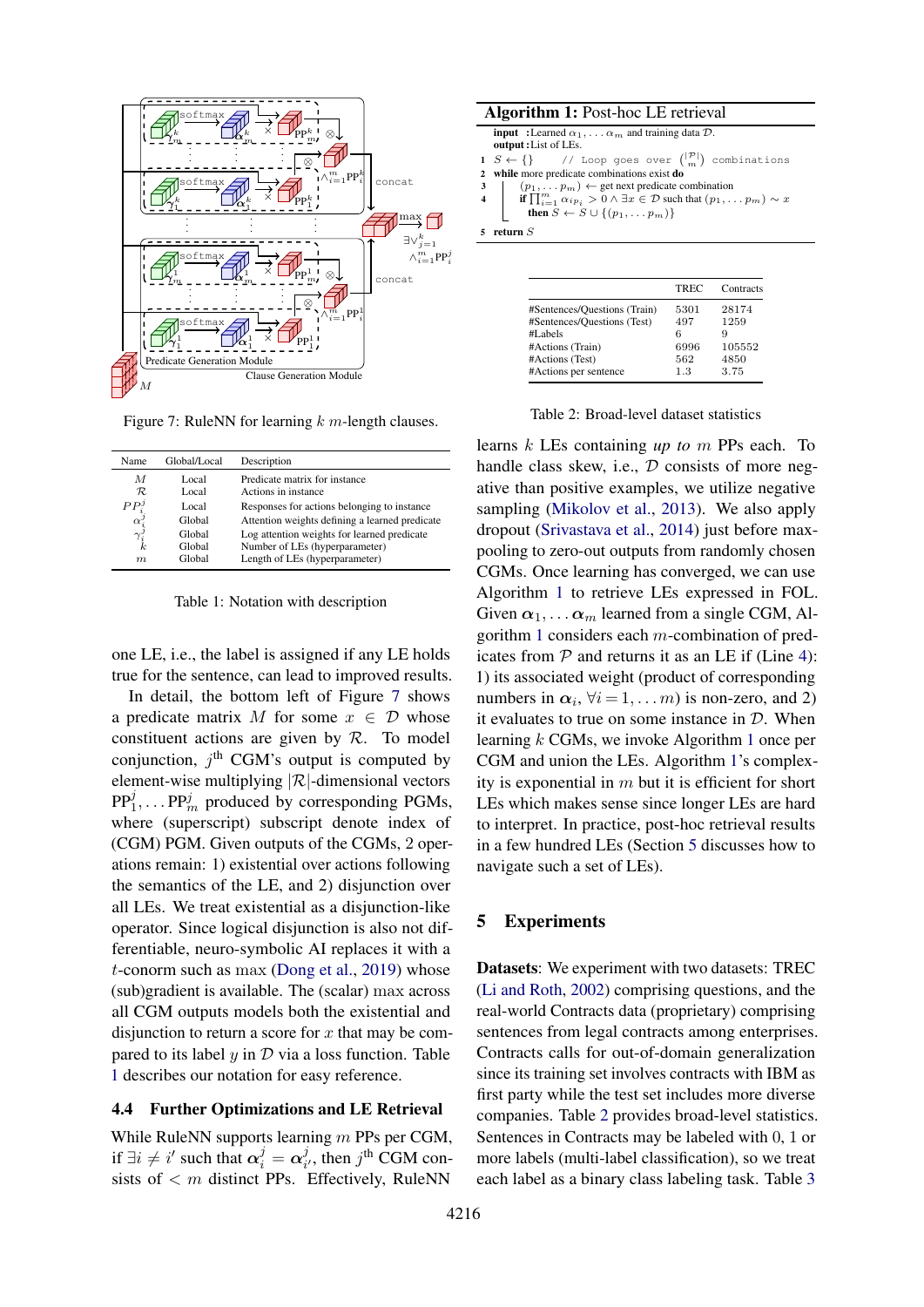<span id="page-6-0"></span>

| Label     | Skew |     |
|-----------|------|-----|
| W         | 0.09 | 101 |
| SoW       | 0.07 | 48  |
| DR.       | 0.06 | 80  |
| <b>IP</b> | 0.05 | 79  |
| C         | 0.06 | 39  |
| P&T       | 0.10 | 117 |
| T&T       | 0.08 | 77  |
| P&B       | 0.05 | 95  |
| L         | 0.04 | 71  |

| Label       | Skew | $ \mathcal{P} $ |
|-------------|------|-----------------|
| LOC         | 0.18 | 133             |
| <b>HUM</b>  | 0.28 | 109             |
| <b>NUM</b>  | 0.17 | 127             |
| <b>ENTY</b> | 0.22 | 137             |
| <b>DESC</b> | 0.22 | 122             |
| ABBR        | 0.02 | 38              |

|           |             |             |           |              |               | Predicate-based |                          |                  |                      | $(\downarrow \text{ours} \downarrow)$ |                   |
|-----------|-------------|-------------|-----------|--------------|---------------|-----------------|--------------------------|------------------|----------------------|---------------------------------------|-------------------|
|           | Label       | $MG^{\Box}$ | $MG_{NT}$ | $MTI^{\Box}$ | $MIRI^{\Box}$ | MINet           | $LSM^{\square}$          | $BSRL^{\square}$ | $NeuralLP^{\square}$ | $RuleNN^{\square}$                    | <b>BiLSTM</b>     |
|           | W           | NR          | 0.07      | 0.184        | 0.156         | 0.294           | $\overline{\phantom{0}}$ | 0.183            | 0.537                | 0.685                                 | $0.805 \pm 0.010$ |
|           | SoW         | NR          | NR        | 0.011        | 0.011         | 0.018           | $\qquad \qquad -$        | 0.015            | 0.438                | 0.658                                 | $0.689 \pm 0.030$ |
|           | DR          | NR          | 0.05      | 0.144        | 0.147         | 0.258           |                          | 0.021            | 0.614                | 0.848                                 | $0.807 \pm 0.030$ |
|           | $_{\rm IP}$ | NR          | 0.13      | 0.145        | 0.153         | 0.244           |                          | 0.148            | 0.550                | 0.844                                 | $0.787 \pm 0.050$ |
|           | C           | NR          | 0.38      | 0.157        | 0.149         | 0.580           |                          | 0.545            | 0.574                | 0.788                                 | $0.653 \pm 0.020$ |
| CONTRACTS | P&T         | NR          | 0.30      | 0.111        | 0.083         | 0.314           | $\overline{\phantom{0}}$ | 0.269            | 0.516                | 0.813                                 | $0.802 \pm 0.030$ |
|           | T&T         | NR          | 0.11      | 0.406        | 0.372         | 0.586           | $\overline{\phantom{0}}$ | 0.591            | 0.560                | 0.837                                 | $0.846 \pm 0.020$ |
|           | P&B         | NR          | 0.10      | 0.111        | 0.122         | 0.154           |                          | 0.192            | 0.533                | 0.819                                 | $0.786 \pm 0.010$ |
|           | L           | NR          | 0.07      | 0.115        | 0.126         | 0.12            |                          | 0.205            | 0.464                | 0.750                                 | $0.741 \pm 0.070$ |
|           | LOC         | NR          | NR        | 0.710        | 0.699         | 0.833           | 0.473                    | 0.835            | 0.470                | 0.904                                 | $0.998 \pm 0.001$ |
|           | <b>HUM</b>  | NR          | 0.36      | 0.771        | 0.770         | 0.922           | 0.565                    | 0.927            | 0.558                | 0.912                                 | $0.999 \pm 0.000$ |
| TREC      | <b>NUM</b>  | NR          | NR        | 0.687        | 0.680         | 0.821           | 0.497                    | 0.756            | 0.497                | 0.856                                 | $0.996 \pm 0.004$ |
|           | <b>ENTY</b> | NR          | NR        | 0.365        | 0.373         | 0.591           | 0.481                    | 0.425            | 0.576                | 0.745                                 | $0.957 \pm 0.020$ |
|           | <b>DESC</b> | NR          | 0.52      | 0.331        | 0.334         | 0.540           | 0.498                    | 0.519            | 0.437                | 0.789                                 | $0.995 \pm 0.003$ |
|           | ABBR        | NR          | NR        | 0.731        | 0.731         | 0.688           | 0.542                    | 0.735            | 0.443                | 0.774                                 | $1.000\pm0.000$   |

(c) *NR* and − denote no LEs learned and non-convergence, resp. Bold-font and underscore denotes best performing approach and best predicate-based method, resp. RuleNN (ours) is the best predicate-based method. Variation of BiLSTM's AUC-PR due to changing hidden dimensions is shown after ±.

(b) TREC: Label Statistics



<span id="page-6-2"></span>

Figure 8: (a) ∂ILP results. (b) Quality gains due to increasing k. (c) RuleNN per-epoch time vs. k (x-axis) and m. (d) Convergence vs. epochs (x-axis). (e) Domain experts aid generalization where U denotes all users  $\{a, b, c, d\}$ .

(a) lists per-label<sup>[2](#page-6-1)</sup> class skew, which is defined as the ratio of positive sentences divided by negatives. Note that, C denotes Communication (the label in the running example in Figure [1\)](#page-1-0). Each sentence is processed using SystemT's [\(Krishnamurthy et al.,](#page-9-23) [2008\)](#page-9-23) SRL and dependency parser. We extract each action's tense, aspect, mood, modalclass, voice and polarity (syntactic arguments), and also semantic arguments such as A0, A1, Argm etc. Table [3](#page-6-0) (a) lists the number of predicates constructed using hand-crafted dictionaries for each label following the process described in Section [3.](#page-2-2) We use TREC's standard train/test split to aid comparison which also exhibits significant class skew (Table [3](#page-6-0) (b)), automatically construct dictionaries by capturing surface forms (from the training set) that discriminate well among its labels and construct predicates by extracting the same syntactic and semantic arguments stated previously.

Methods Compared: RuleNN learns  $k=50$  LEs containing up to  $m=4$  predicates. We set

dropout=0.5, batchsize=64, stepsize=0.01 and use SGD with momentum=0.9. We compare against NeuralLP and ∂ILP, from neuro-symbolic AI; LSM and BoostSRL (BSRL), from StarAI; MITI and MIRI, from multiple instance learning; and topdown ILP system metagol (MG) [\(Cropper and](#page-9-10) [Muggleton,](#page-9-10) [2015\)](#page-9-10) and its noise-tolerant variant Metagol $_{NT}$  (MG<sub>NT</sub>) [\(Muggleton et al.,](#page-10-8) [2018\)](#page-10-8). All of these are described in Section [2,](#page-1-2) and learn rules which we denote by  $\Box$  (aka "white-box" method). We also compare with black-box methods (denoted by  $\blacksquare$ ): MINet [\(Wang et al.,](#page-10-19) [2018\)](#page-10-19) and recurrent neural networks. MINet achieves MIL using a deep neural net with fully connected layers. BiLSTM replaces tokens in the sentence with GloVe embeddings [\(Pennington et al.,](#page-10-6) [2014\)](#page-10-6) followed by a bi-directional LSTM whose hidden vectors are aggregated to produce the label. By varying hidden units from 200 to 600, we obtain a range for BiL-STM performance. Note that, only BiLSTM gets raw sentence tokens as input. MINet along with  $\square$ methods, receive the same predicates and dictionaries that RuleNN receives as input. Thus, we refer

<span id="page-6-1"></span><sup>&</sup>lt;sup>2</sup> Full label names are available [\(Legal Categories\)](#page-9-24).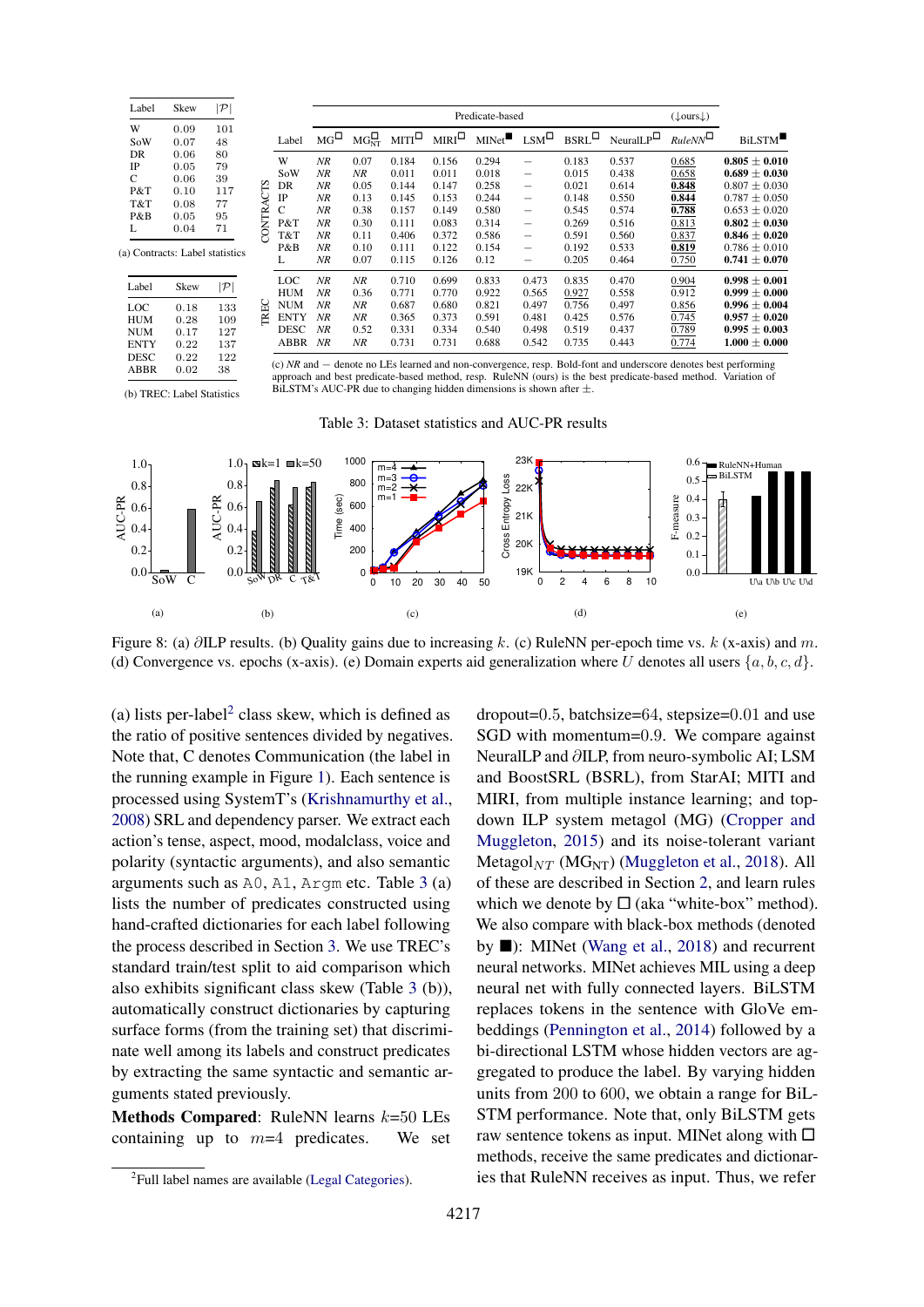<span id="page-7-0"></span>

| $R_2$ :communication(s) $\leftarrow$ Contains(s,a)                                     |
|----------------------------------------------------------------------------------------|
| $\wedge$ (a.Arqm $\in$ { <i>immediately, electronically,</i> })                        |
| $\wedge$ (a.verb $\in$ {notify, inform,})                                              |
| notify.01<br>Argm                                                                      |
| $s_2$ : Notify buyer immediately upon completion or                                    |
| termination of any assignment and return buyer's identification badge.                 |
|                                                                                        |
| $R_3$ :communication(s) $\leftarrow$ Contains(s,a)                                     |
| $\wedge$ (a.A0 contains <i>notice</i>                                                  |
| $\vee$ a.A0 contains <i>communication</i> )                                            |
| $\wedge$ a.tense = future                                                              |
| be.01<br>A0                                                                            |
| $S_3$ : Notices required in writing under this agreement will be made                  |
| to the appropriate contact(s)                                                          |
|                                                                                        |
| $R_4$ :communication(s) $\leftarrow$ Contains(s,a)                                     |
| $\wedge$ <i>a</i> .voice = passive                                                     |
| $\wedge$ (a.A1 contains <i>notice</i>                                                  |
| $\vee$ a.A1 contains <i>communication</i> )                                            |
| provide.01<br>A1                                                                       |
| $S_4$ : All <i>notices</i> , with the exception of legal notices, may also be provided |
| by facsimile.                                                                          |

Figure 9: LEs learned by RuleNN with a sentence example each on which they hold true.

to them as predicate-based methods.

# 5.1 Comparative Results

Table [3](#page-6-0) (c) and Figure [8](#page-6-2) (a) report area under precision-recall curve (AUC-PR) for all methods. Vs. predicate-based and  $\square$  methods: It is unlikely that there exists any LE which perfectly entails the positives and rejects all negative examples. Thus, MG learns no rules (NR) and  $MG<sub>NT</sub>$ 's AUC-PR is poor. Both LSM and BSRL are susceptible to class skew [\(Khot et al.,](#page-9-12) [2011\)](#page-9-12). Despite running for 5 days, LSM did not provide a result (denoted by -) on Contracts, the larger of the 2 datasets. NNbased MINet outperforms MITI and MIRI. RuleNN shows impressive performance despite class skew and scale. Averaged across labels, it outperforms MINet by 16% on TREC and 595% on Contracts. Among  $\Box$  methods, RuleNN outperforms BSRL by 25% on TREC and 109% on Contracts.

Vs. neural-symbolic methods: NeuralLP learns chain rules (also called closed paths) for link prediction which differs from LE structure defined in Section [3.](#page-2-2) RuleNN outperforms it by 69% on TREC and 48% on Contracts. ∂ILP's prohibitive complexity,  $O(|\mathcal{P}|^{mk})$ , prevents us from learning more than 2 LEs containing 2 predicates only (settings

<span id="page-7-1"></span>

| $R_5$ :term-&-termination(s) $\leftarrow$ Contains(s, a)                    |
|-----------------------------------------------------------------------------|
| $\land$ a.aspect = simple $\land$ (a.verb $\in$ {terminate, expire, cease}) |

 $R_6$ :liability(s) ← Contains(s, a)  $\land$  a.aspect = simple ∧ (a.A1 contains *liable* ∨ a.A1 contains *liability*)

#### Figure 10: LEs learned by RuleNN for T&T and L.

from [Evans and Grefenstette](#page-9-7) [\(2018\)](#page-9-7)). Its AUC-PR (Figure [8](#page-6-2) (a)) on C and SoW, Contracts' labels with fewest predicates (Table [3](#page-6-0) (a)), is erratic. RuleNN outperforms it on both labels.

Vs. ■ methods: RuleNN outperforming MINet shows that despite learning explainable LEs, it can still improve over black-box methods. In its smallest setting, BiLSTM contains (upwards of) 400000 learnable parameters (with 300-dim. GloVe embeddings). In contrast to RuleNN's  $O(|\mathcal{P}|mk)$  parameters (and its settings specified earlier in this section), BiLSTM's parameter set is an order of magnitude larger. This allows BiLSTM to provide excellent results on shorter questions in TREC (containing 1.3 actions on avg., Table [2\)](#page-5-5) but overfits on Contracts, there being marked differences between data distributions of the training and test set. RuleNN's AUC-PR is comparable to BiLSTM's on Contracts. In fact, it outperforms BiLSTM in 4 of 9 labels. This is in addition to the explainability offered by the learned LEs (we show examples subsequently). Impact of parameters and initialization: Figure [8](#page-6-2) (c) shows per-epoch training times for RuleNN on label C in Contracts against varying  $k$  (x-axis) and  $m$ . RuleNN's runtime depends linearly on  $k$ and is not affected much by  $m$ . This is a clear win against more expensive approaches such as ∂ILP and LSM. Increasing  $k$  or  $m$  may also allow a better fit. Figure [8](#page-6-2) (b) shows which of Contracts' labels benefit by increasing  $k$  from 1 to 50. We also tested different random initialization of  $\gamma_i^j$  $\frac{j}{i}$  $\forall i, j$ . RuleNN converges to similar cross-entropy loss across different initializations (Figure [8](#page-6-2) (d)).

#### 5.2 Explainability of Learned LEs

Algorithm [1](#page-5-3) produces 188 LEs for C in Contracts. While this may seem excessive, it is possible to build a graphical user interface (GUI) [\(Yang et al.,](#page-10-20) [2019\)](#page-10-20) that allows for instance, to filter LEs based on a precision threshold and rank LEs based on say, recall, to efficiently navigate through such a set of LEs. Unfortunately, we know of no objective met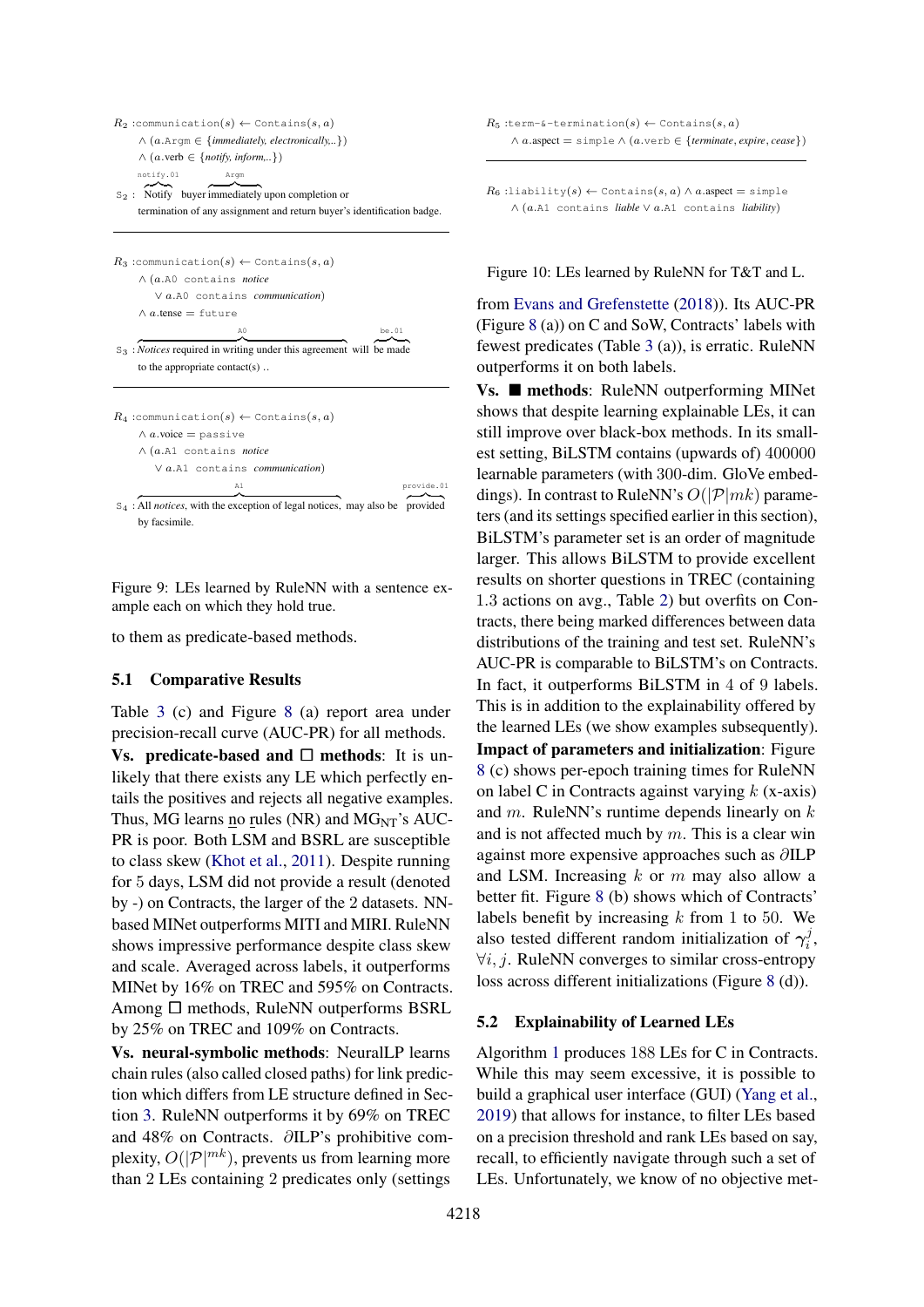ric that can be automatically computed to directly measure LE's explainability. Thus, we contrast example LEs learned by RuleNN with BSRL's, one of the better performing rule-learning baselines.

Besides the LE in Figure [1,](#page-1-0) Figure [9](#page-7-0) shows 3 more RuleNN LEs with example sentences where  $a. SemAttr$  contains w is true when a. SemAttr includes token w which is useful when SRL extracts an extended piece of the sentence as a. SemAttr<sup>[3](#page-8-0)</sup> (e.g., A0 in  $S_3$  in Figure [9\)](#page-7-0). Clearly, all involved terms are Communication-specific. For instance, S<sub>2</sub> shows how verb *notify* appears in a sentence implying communication thus  $R_2$  including it in its SRL predicate makes sense. Besides SRL predicates, these LEs also include syntactic predicates capturing the fact that legal contracts are often written in passive voice  $(R_4)$  or future tense  $(R<sub>3</sub>)$ . In contrast, an LE learned by BSRL is:

```
communication(s) \leftarrow Contains(s,a)
                        \land a.mood = imperative
                        \land a.tense = present participle
```
which is interpretable but may not make sense given domain semantics since an action satisfying these conditions may imply a label besides C. Figure [10](#page-7-1) shows more LEs learned by RuleNN for labels T&T (term and termination) and L (liability).

#### 5.3 Human-Machine Co-creation: User Study

Having shown that RuleNN learns explainable, high-quality LEs, we were interested in finding out whether domain experts find the same and in particular, whether the interaction improves the LEs? 4 data scientists, with knowledge of NLU and FOL, were given 188 LEs learned for C. The goal was to select LEs whose semantics could be verified. Via the GUI mentioned earlier, participants could modify LEs (by dropping/adding predicates) and evaluate them on Contracts training set. Each participant took half an hour to select  $\approx 6-8$ LEs. This reduction from 188 LEs translates to a 96% model compression and shows that with human's expertise, RuleNN's LEs can be made smaller and thus more interpretable. To model collaborative and iterative development in the realworld, we union LEs produced by each subset of 3 participants to attain 4 explainable models. As Figure [8](#page-6-2) (e) shows, 3 of these outperform BiLSTM by  $\approx 25\%$  in terms of F-measure (precision and recall's harmonic mean). As an example LE modification, consider  $R_3$  (Figure [9\)](#page-7-0) which contains the predicate  $a$  tense = future. Since a sentence may imply communication even if it is not in future tense (e.g., Figure [1'](#page-1-0)s sentence is in present tense), participants dropped this predicate to improve the LE's recall by 5% (precision remained  $\approx$  75%). Even if we learn the right patterns (many Contracts' sentences are in future tense), domain expertise may still aid generalization thus going beyond available training data. [Yang et al.](#page-10-20) [\(2019\)](#page-10-20) provides more details on the user study, design of the UI used to conduct it and related aspects.

# 6 Conclusion and Future Work

Our experiments indicate that neuro-symbolic RuleNN outperforms other rule induction techniques in terms of efficiency and quality of rules learned even in the presence of challenging conditions such as class skew. Allowing domain experts to instill their expertise into LEs can also enable humanmachine co-creation of explainable models.

Ideas presented here are general enough to enable other applications. RuleNN can be used for any MIL task assuming predicates are given and PGMs can be used to learn combinations of base predicates  $P$  even if the structure of the rule differs from LEs. As an extension, it may even be possible to determine the number of LEs  $k$  from the data using recurrent neural networks [\(Yang et al.,](#page-10-11) [2017\)](#page-10-11). RuleNN can learn rules combining any previously built classifier's output probabilities (assuming such probabilities lie within  $[0, 1]$ ). Note that, RuleNN's philosophy is distinct from other explainable AI approaches [\(Ribeiro et al.,](#page-10-1) [2016;](#page-10-1) [Ser](#page-10-2)[rano and Smith,](#page-10-2) [2019\)](#page-10-2). We show that it is possible to learn human-interpretable models by designing neural networks keeping explainability in mind.

As opposed to learning an explainable model (e.g., RuleNN), one may also choose to *explain* a black-box model. Such efforts are usually restricted to explaining outcomes and only provide a shallow understanding of the overall model, if at all [\(Guidotti et al.,](#page-9-2) [2018\)](#page-9-2). While recent embeddings [\(Devlin et al.,](#page-9-25) [2019\)](#page-9-25) may lead to improved accuracy, these remain poorly understood [\(Morad](#page-10-21)[shahi et al.,](#page-10-21) [2019\)](#page-10-21). One avenue of future work is to learn explainable rules that domain experts can interact with on top of such embeddings. Another is to learn rules and dictionaries jointly, which may also aid sentiment analysis [\(Wilson et al.,](#page-10-22) [2005\)](#page-10-22).

<span id="page-8-0"></span><sup>&</sup>lt;sup>3</sup> Fixing errors in SRL's output is out of scope of this work.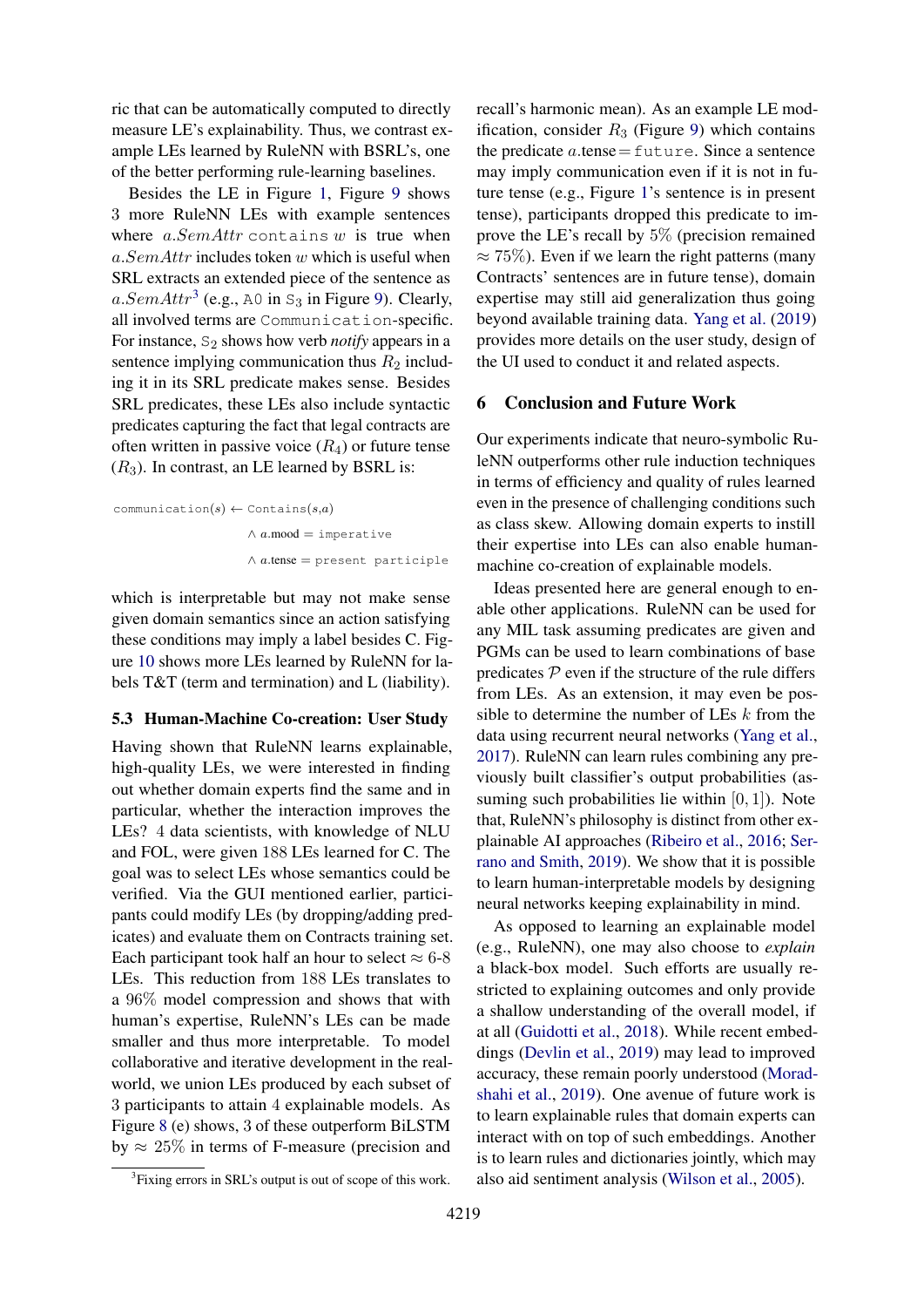# Acknowledgments

We would like to thank the reviewers for helpful feedback. We would also like to acknowledge the help of a lot of people not present in the author list which was instrumental in making this research possible: Shivakumar Vaithyanathan (for thought provoking discussions), Yiwei Yang, Walter S. Lasecki, Eser Kandogan (for help building the UI which made the user study possible), Diman Ghazi, Poornima Chozhiyath Raman, Ramiya Venkatachalam, Vinitha Yaski and Sneha Srinivasan (for help with the user study). This work was done while Siddhartha Brahma and Matthias Boehm were at IBM Research.

# References

- <span id="page-9-18"></span>Jaume Amores. 2013. Multiple instance classification: Review, taxonomy and comparative study. *Artificial Intelligence*.
- <span id="page-9-0"></span>Julia Angwin, Jeff Larson, Surya Mattu, and Lauren Kirchner. 2016. Machine bias. [www.propublica.](www.propublica.org/article/machine-bias-risk-assessments-in-criminal-sentencing) [org/article/machine-bias-risk](www.propublica.org/article/machine-bias-risk-assessments-in-criminal-sentencing)[assessments-in-criminal-sentencing](www.propublica.org/article/machine-bias-risk-assessments-in-criminal-sentencing).
- <span id="page-9-3"></span>Dzmitry Bahdanau, Kyunghyun Cho, and Yoshua Bengio. 2015. Neural machine translation by jointly learning to align and translate. In *ICLR*.
- <span id="page-9-19"></span>Luke Bjerring and Eibe Frank. 2011. Beyond trees: Adopting MITI to learn rules and ensemble classifiers for multi-instance data. In *International Conference on Advances in Artificial Intelligence*.
- <span id="page-9-1"></span>BlackBoxNLP. 2019. *Proceedings of the 2019 ACL Workshop BlackboxNLP: Analyzing and Interpreting Neural Networks for NLP*.
- <span id="page-9-20"></span>Hendrik Blockeel, David Page, and Ashwin Srinivasan. 2005. Multi-instance tree learning. In *ICML*.
- <span id="page-9-4"></span>Lingyang Chu, Xia Hu, Juhua Hu, Lanjun Wang, and Jian Pei. 2018. Exact and consistent interpretation for piecewise linear neural networks: A closed form solution. In *KDD*.
- <span id="page-9-9"></span>Domenico Corapi, Alessandra Russo, and Emil Lupu. 2010. Inductive logic programming as abductive search. *LIPIcs-Leibniz International Proceedings in Informatics, Vol. 7. Schloss DagstuhlLeibniz-Zentrum fuer Informatik*.
- <span id="page-9-10"></span>Andrew Cropper and Stephen H. Muggleton. 2015. Logical minimisation of meta-rules within metainterpretive learning. In *ILP*.
- <span id="page-9-25"></span>Jacob Devlin, Ming-Wei Chang, Kenton Lee, and Kristina Toutanova. 2019. BERT: Pre-training of deep bidirectional transformers for language understanding. In *NAACL*.
- <span id="page-9-17"></span>Thomas G. Dietterich, Richard H. Lathrop, and Tomas Lozano-Perez. 1997. Solving the multiple instance problem with axis-parallel rectangles. *Artificial Intelligence*.
- <span id="page-9-5"></span>Ivan Donadello, Luciano Serafini, and Artur S. d'Avila Garcez. 2017. Logic tensor networks for semantic image interpretation. In *IJCAI*.
- <span id="page-9-14"></span>Honghua Dong, Jiayuan Mao, Tian Lin, Chong Wang, Lihong Li, and Denny Zhou. 2019. Neural logic machines. In *ICLR*.
- <span id="page-9-22"></span>Francesc Esteva and Lluis Godo. 2001. Monoidal t-norm based logic: Towards a logic for leftcontinuous t-norms. *Fuzzy Sets and Systems*.
- <span id="page-9-7"></span>Richard Evans and Edward Grefenstette. 2018. Learning explanatory rules from noisy data. *JAIR*.
- <span id="page-9-13"></span>Jerome H. Friedman. 2001. Greedy function approximation: A gradient boosting machine. *Annals of Statistics*.
- <span id="page-9-6"></span>Lise Getoor and Ben Taskar. 2007. *Introduction to Statistical Relational Learning (Adaptive Computation and Machine Learning)*. The MIT Press.
- <span id="page-9-2"></span>Riccardo Guidotti, Anna Monreale, Salvatore Ruggieri, Franco Turini, Fosca Giannotti, and Dino Pedreschi. 2018. A survey of methods for explaining black box models. *ACM Computing Surveys*.
- <span id="page-9-16"></span>Nitish Gupta, Kevin Lin, Dan Roth, Sameer Singh, and Matt Gardner. 2020. Neural module networks for reasoning over text. In *ICLR*.
- <span id="page-9-8"></span>Sepp Hochreiter and Jürgen Schmidhuber. 1997. Long short-term memory. *Neural Computation*.
- <span id="page-9-21"></span>Dan Jurafsky and James H. Martin. 2014. *Speech and language processing*, volume 3. Prentice Hall, Pearson Education International.
- <span id="page-9-15"></span>Seyed Mehran Kazemi and David Poole. 2018. Relnn: A deep neural model for relational learning. In *AAAI*.
- <span id="page-9-12"></span>Tushar Khot, Sriraam Natarajan, Kristian Kersting, and Jude Shavlik. 2011. Learning markov logic networks via functional gradient boosting. In *ICDM*.
- <span id="page-9-11"></span>Stanley Kok and Pedro Domingos. 2010. Learning markov logic networks using structural motifs. In *ICML*.
- <span id="page-9-23"></span>Rajasekar Krishnamurthy, Yunyao Li, Sriram Raghavan, Frederick Reiss, Shivakumar Vaithyanathan, and Huaiyu Zhu. 2008. SystemT: A system for declarative information extraction. *ACM SIGMOD Record*.
- <span id="page-9-24"></span>Legal Categories. [https://cloud.ibm.com/docs/](https://cloud.ibm.com/docs/services/discovery?topic=discovery-contract_parsing#contract_categories) [services/discovery?topic=discovery](https://cloud.ibm.com/docs/services/discovery?topic=discovery-contract_parsing#contract_categories)[contract\\_parsing#contract\\_categories](https://cloud.ibm.com/docs/services/discovery?topic=discovery-contract_parsing#contract_categories).